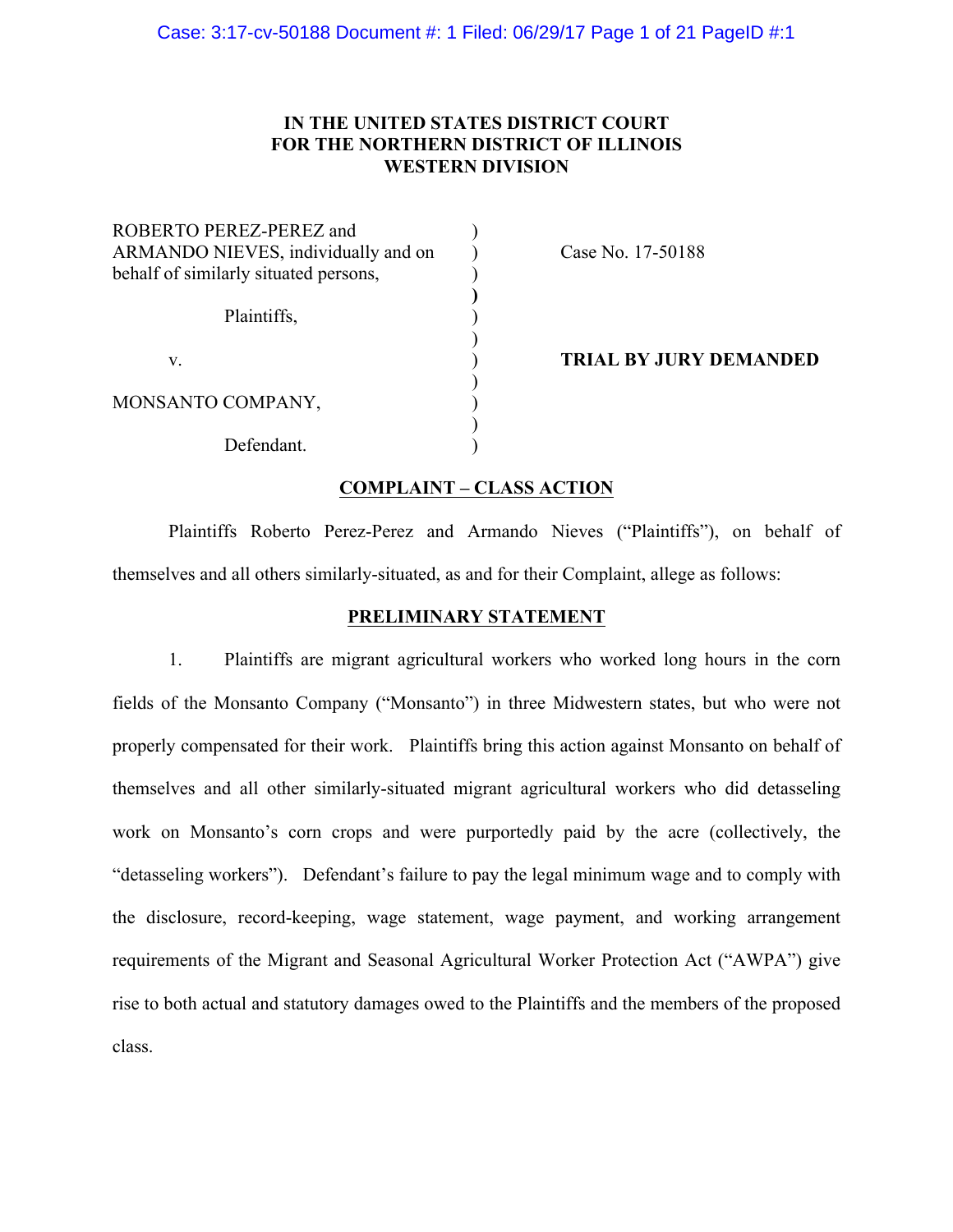#### Case: 3:17-cv-50188 Document #: 1 Filed: 06/29/17 Page 2 of 21 PageID #:2

2. In its "Migrant and Seasonal Agricultural Act Worker Information/Disclosure Statements" (the "Worker Disclosure Statements"), Monsanto represented to the detasseling workers that they would be paid certain flat rates per acre for their work. In reality, however, Monsanto did not ensure that this promised rate was satisfied, and did not ensure that proper records of workers' hours were kept.

3. In addition, the detasseling workers failed to receive proper notice of the terms of their employment, the pay they would receive, and the basis for the pay that they did perform.

4. Plaintiffs now bring this action, on behalf of themselves and others similarlysituated, based on Defendant's violations of the Fair Labor Standards Act ("FLSA"), 29 U.S.C. §§ 201 *et seq.*, the AWPA, 29 U.S.C. §§ 1801 *et seq.,* and the labor laws of the States of Illinois, Michigan, and Missouri.

### **JURISDICTION AND VENUE**

5. The Court has jurisdiction over this action pursuant to 28 U.S.C. § 1331 (federal question jurisdiction), 29 U.S.C. § 1854(a) (AWPA), 29 U.S.C. § 201 *et seq.* (FLSA), and 28 U.S.C. § 1343.

6. The Court has jurisdiction over Plaintiffs' pendant state law claims under 28 U.S.C. § 1367 (supplemental jurisdiction). This Court is empowered to grant declaratory relief in this action pursuant to 28 U.S.C. §§ 2201 and 2202.

7. Venue is proper in this district pursuant to the Migrant and Seasonal Agricultural Worker Protection Act, 29 U.S.C. § 1854(a), as Defendant at a minimum has a business operation located at 450 East Adams, Waterman, Illinois, which is within the District.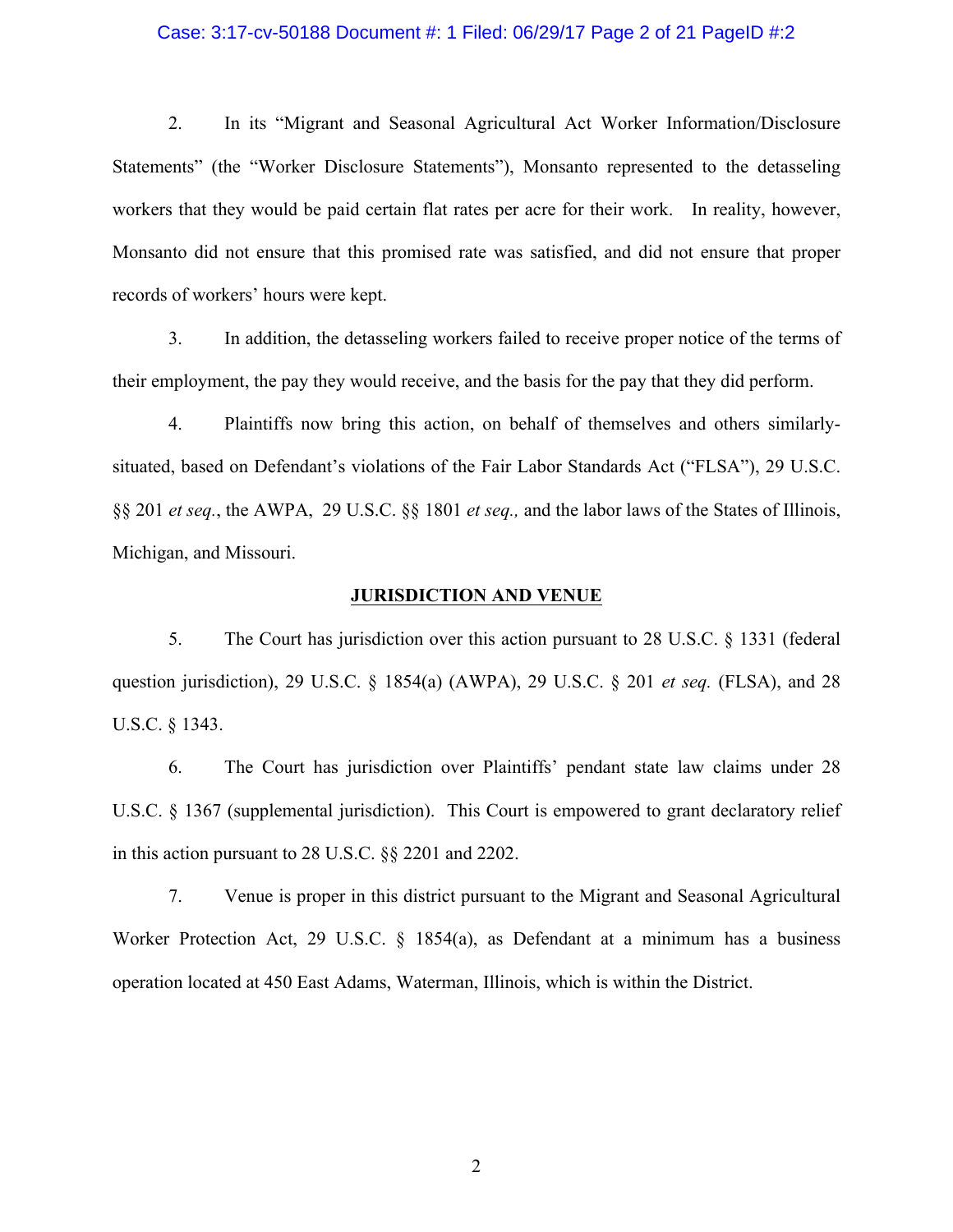#### **PARTIES**

8. At all times relevant to this action, Plaintiff Roberto Perez-Perez was a migrant agricultural worker within the meaning of the AWPA, 29 U.S.C. § 1802(8)(A), and its attendant regulations.

9. At all times relevant to this action, Plaintiff Armando Nieves was a migrant agricultural worker within the meaning of the AWPA, 29 U.S.C. § 1802(8)(A), and its attendant regulations.

10. Plaintiffs were employed in agricultural employment of a seasonal nature, in that they detasseled and rogued corn, an agricultural commodity.

11. The permanent places of residence of all Plaintiffs are outside of Illinois, Michigan, and Missouri, the states in which they worked for Monsanto.

12. Plaintiffs were required to be absent overnight from their permanent places of residence to perform work for Defendant.

13. Monsanto is a Delaware corporation which has its corporate headquarters in St. Louis, Missouri, with its registered agent in Illinois being Illinois Corporation Service C, 801 Adlai Stevenson Drive, Springfield, Illinois 62703.

14. According to its website, Monsanto has 404 facilities in 66 countries around the world. In the United States, it grows corn in states including Illinois, Michigan, and Missouri.

15. For the purpose of relation back and joinder, upon information and belief, Bayer AG, a German company, and Monsanto entered into an agreement in September 2016 to merge the two businesses. It is unknown at this time whether Bayer AG is a proper party to this action.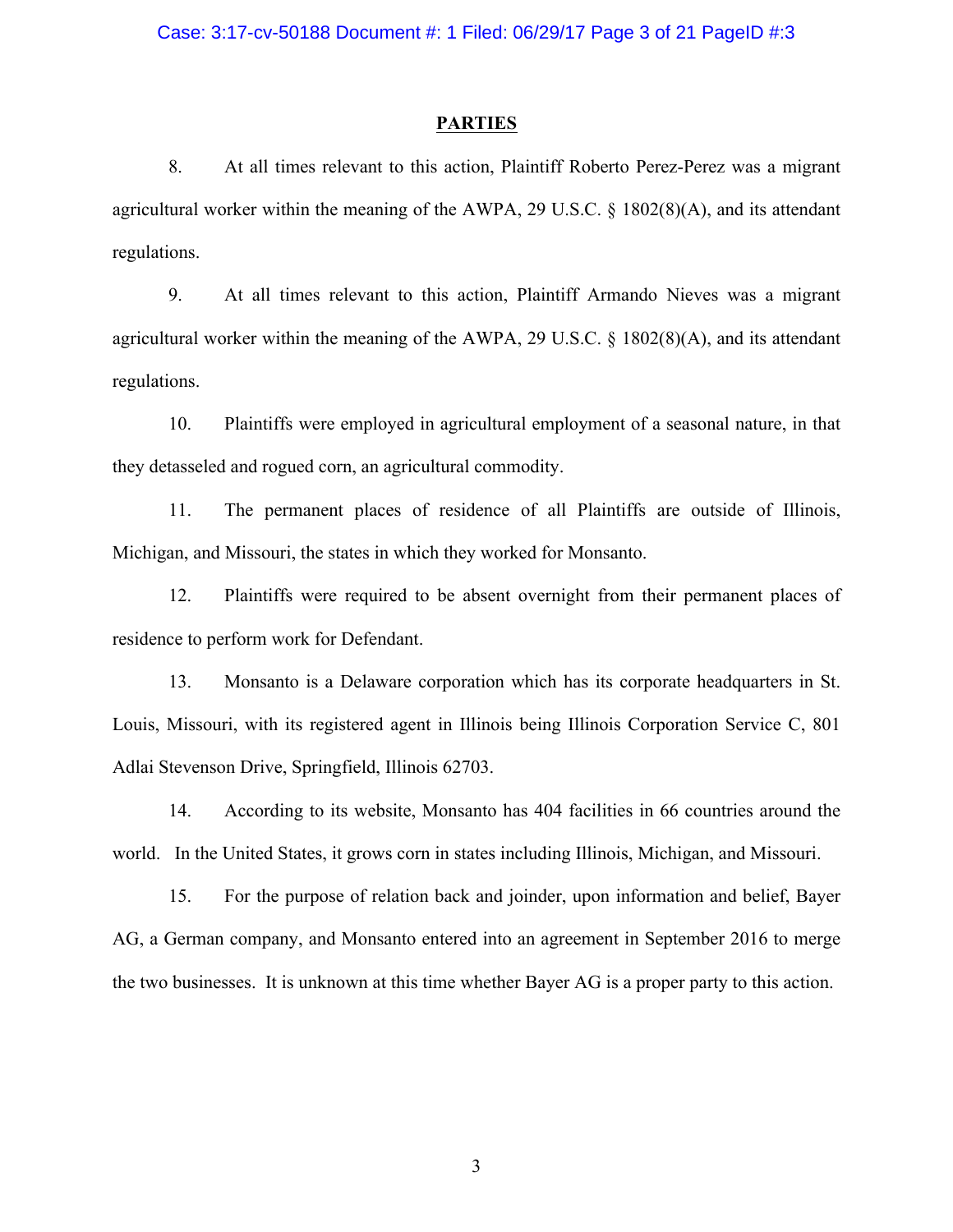#### Case: 3:17-cv-50188 Document #: 1 Filed: 06/29/17 Page 4 of 21 PageID #:4

16. At all times relevant to this action, Monsanto was an agricultural employer within the meaning of the AWPA, 29 U.S.C. § 1802(2) and was an employer within the meaning of the FLSA.

17. At all times relevant to this action, the detasseling workers were "employees" of Defendant within the meaning of the AWPA and the FLSA.

18. At all times relevant to this action, Monsanto "employed" the detasseling workers within the meaning of the AWPA, 29 U.S.C. § 1802(5) and the FLSA.

### **FACTS**

19. Defendant Monsanto grows thousands of acres of corn in the Midwest, and requires a large seasonal force during the summer months to help with its corn crop.

20. Monsanto's production of corn involves workers doing two specialized tasks by hand. One of these, detasseling, involves removing the top part – the tassel – from corn plants. The other, roguing, involves removing undesirable corn plants from the fields so that those plants do not grow to maturity.

21. To meet its short-term need for workers to detassel and rogue, Monsanto engages farm labor contractors (the "Monsanto FLCs") in different parts of the country to recruit workers to come to the Midwest to perform this work.

22. At all relevant times, Monsanto employed the detasseling workers jointly with these FLCs.

### *Plaintiff Perez-Perez*

23. Plaintiff Perez-Perez was recruited in Florida to work for Monsanto in 2015 by Benito Vasquez, a Monsanto FLC who at all relevant times did business as B & F Detasseling and recruited workers to perform detasseling and roguing work for Monsanto.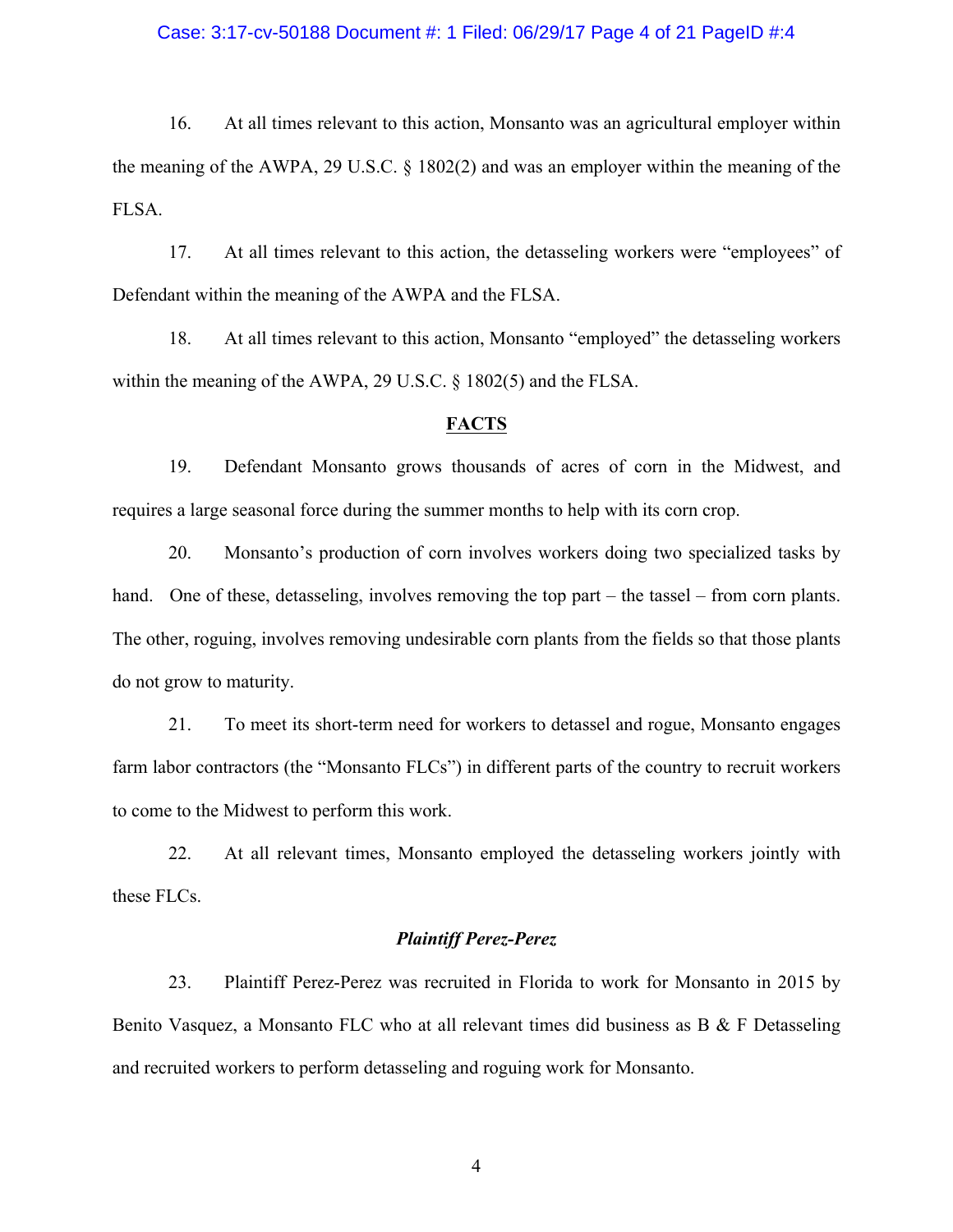#### Case: 3:17-cv-50188 Document #: 1 Filed: 06/29/17 Page 5 of 21 PageID #:5

24. Mr. Perez-Perez did detasseling and roguing work for Monsanto in Illinois in 2015.

25. Mr. Perez-Perez was also recruited to work for Monsanto in 2012 by Braulino Monroy, a Monsanto FLC who recruited workers to perform detasseling and roguing work for Monsanto.

26. Mr. Perez-Perez did detasseling work and roguing work for Monsanto in Michigan in 2012.

27. Mr. Perez-Perez consents in writing to be a party plaintiff in this action. (See Exhibit A, attached.)

### *Plaintiff Nieves*

28. Plaintiff Nieves was also recruited by Benito Vasquez/B&F Detasseling to work for Monsanto.

29. Mr. Nieves was recruited in 2014, and went to work for Monsanto that year in Missouri and Illinois, doing detasseling and roguing work.

30. Mr. Nieves consents in writing to be a party plaintiff in this action. (See Exhibit B, attached.)

### *Disclosure violations*

31. At the time it recruited the detasseling workers, Defendant promised these workers -- either directly or indirectly, through the Monsanto FLCs -- certain conditions of employment.

32. Defendant's disclosures were made in Worker Disclosure Statements, written in both English and Spanish, which described the terms of the employment for which the detasseling workers were recruited.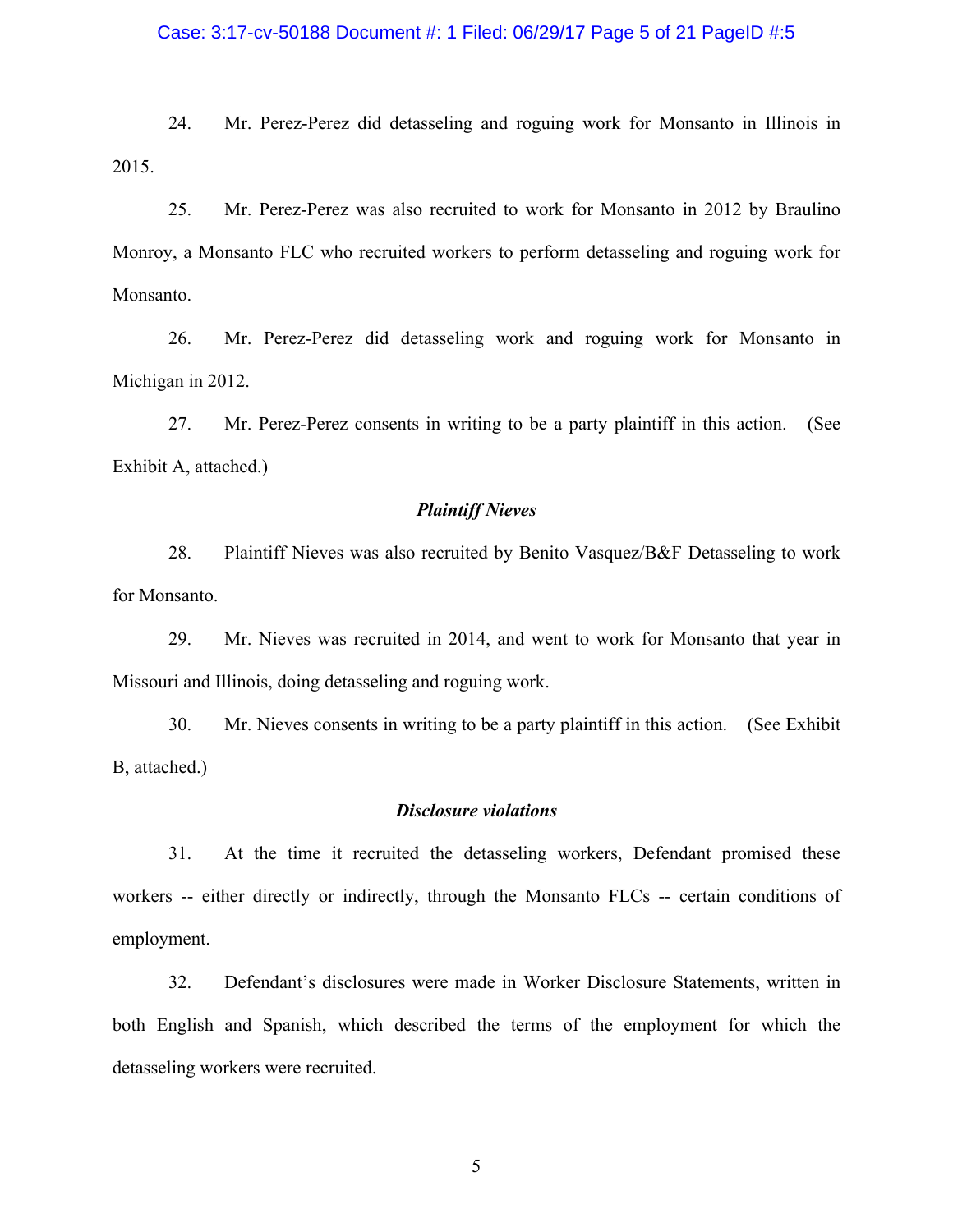#### Case: 3:17-cv-50188 Document #: 1 Filed: 06/29/17 Page 6 of 21 PageID #:6

33. The Worker Disclosure Statements given to the detasseling workers were prepared by Monsanto in substantial part. In fact, upon information and belief, the only term or condition of employment added to the Worker Disclosure Statements by the Monsanto FLCs before the Statements were distributed to the detasseling workers was the pay rate.

34. One of the disclosures that Defendant made to the detasseling workers was that the detasseling workers would be paid a certain amount – generally in the \$70 to \$90 range – per acre that they detasseled.

35. Despite the representation that the detasseling workers would be paid per acre, Defendant failed to actually pay these workers per acre, and at the disclosed rate, in several respects.

36. First, Defendant did not ensure that accurate records were kept as to the number of acres completed by each detasseling worker, and did not accurately measure the amount of work done by the detasseling workers in acres. Upon information and belief, Defendant instead used other units – for example, they counted rows or "camas" (which refers to several rows) – to measure the work performed by the detasseling workers. As a result, Defendant did not pay the detasseling workers for the actual number of acres they actually detasseled.

37. Second, an area of corn was not considered completely detasseled until Monsanto made a determination that a part of the field had been adequately detasseled. The detasseling workers rarely if ever detasseled an area of the field to Monsanto's satisfaction on their first pass through. Instead, in order to meet the standards of Monsanto, the detasseling workers regularly had to pass through the fields doing detasseling multiple times, often having to detassel an area two, three, or even more times.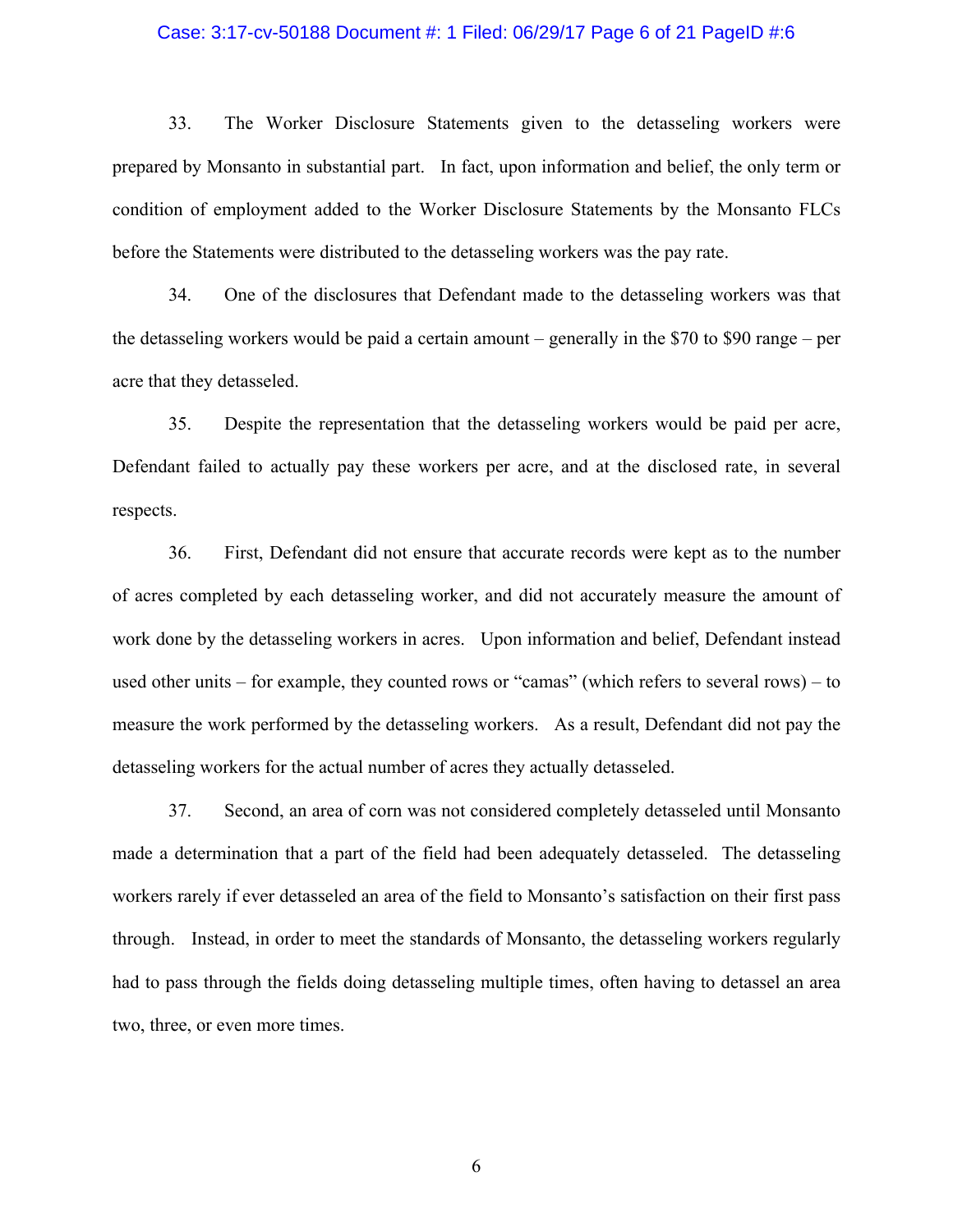#### Case: 3:17-cv-50188 Document #: 1 Filed: 06/29/17 Page 7 of 21 PageID #:7

38. Thus, to be considered to have actually completed an acre, or area, of work, the detasseling worker would often have had to have detasseled that same acre, or area, several times. However, upon information and belief, this requirement and method of payment was not disclosed to the detasseling workers.

39. Moreover, even after the detasseling workers had completed an area of work purporting to be an acre, upon information and belief, Monsanto regularly failed to pay them the disclosed "per acre" wage rate.

#### *Failure to pay wages when due*

40. Monsanto also failed to pay the detasseling workers their wages when due.

41. The Monsanto FLCs, which distributed pay to the detasseling workers, did not receive funds from Monsanto for detasseling work until Monsanto approved particular areas of detasseling, which could take several weeks and could require as many as four pass throughs by the workers.

42. As a result, because the Monsanto FLCs were generally very small entities with little capitalization or available funds to pay workers, the Monsanto FLCs, upon information and belief, would not pay workers the full piece rate they should have earned, in accordance with the disclosures, each week after the detasseling workers finished their work. Instead, the FLCs would pay the workers a partial rate, with a promise to make up the missing funds later, even at the end of the season when the detasseling work was completed.

43. For example, Plaintiffs Perez and Nieves were promised by Monsanto FLC Benito Vasquez/B&F Detasseling that they would receive additional pay after they completed their work for Monsanto and left the Midwest. However, this pay was never provided, and these Plaintiffs were underpaid by thousands of dollars as a result.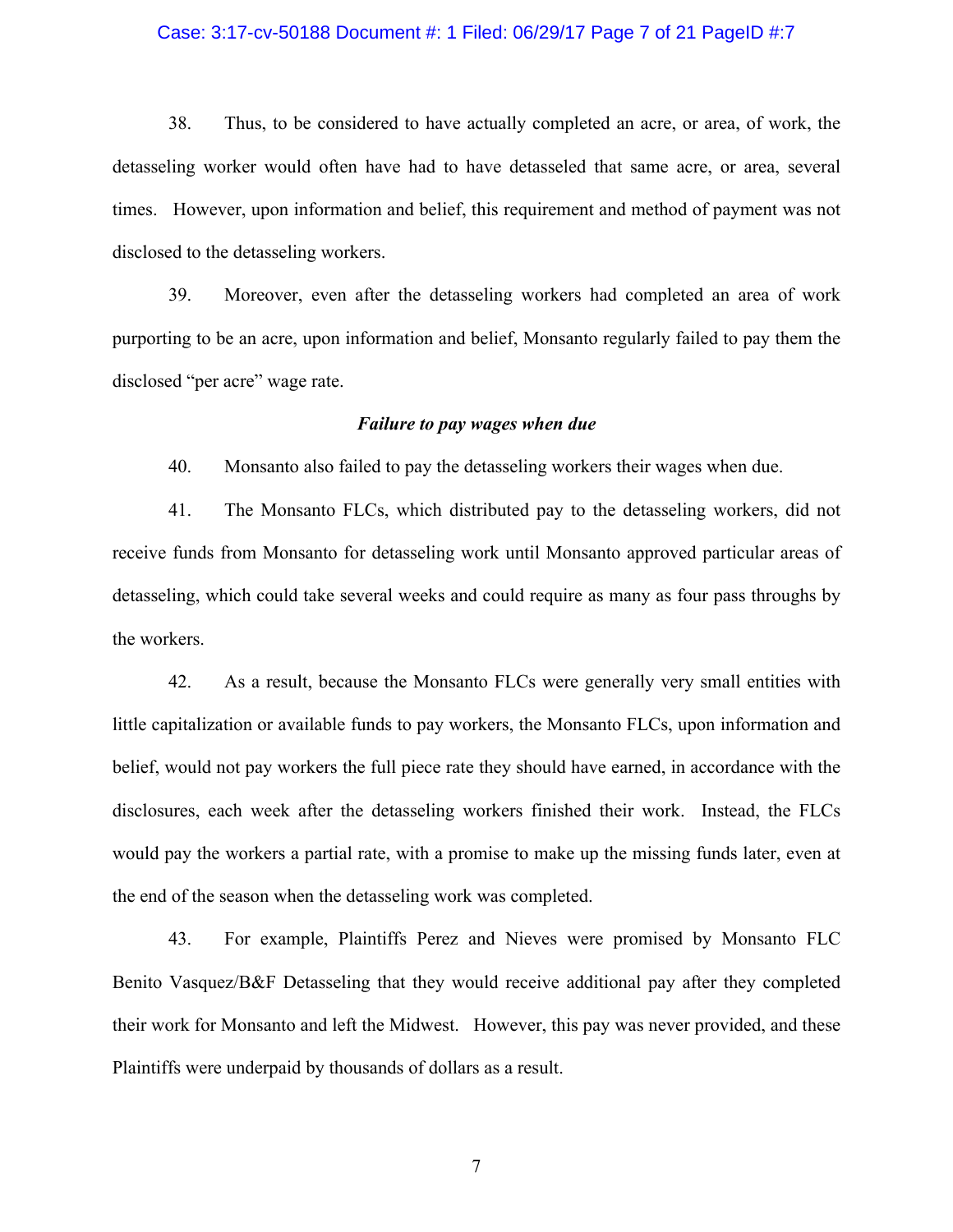#### Case: 3:17-cv-50188 Document #: 1 Filed: 06/29/17 Page 8 of 21 PageID #:8

44. As a result, Defendant – either directly or through the Monsanto FLCs, with whom it jointly employed the detasseling workers – failed to pay the workers their full pay on a weekly basis, as was required.

45. Moreover, despite the representation that missing funds would be made up later, not all of this "per acre" pay was actually provided to the detasseling workers.

46. As a result of the failure to pay the entire promised amount per "acre," Defendant failed to pay the detasseling workers their wages when due, in violation of the AWPA, 29 U.S.C. §§ 1822(a), and its implementing regulations, 29 C.F.R. § 500.81.

### *Record-keeping and Pay Statements*

47. Defendant's incomplete pay and irregular piece-rate measurements were exacerbated by Defendant's failure to keep full and accurate records of the hours worked by the detasseling workers.

48. At the conclusion of each work week, Defendant – through the Monsanto FLCs – furnished pay statements to the detasseling workers.

49. However, Defendant failed to provide the detasseling workers with information sufficient for them to verify that they were receiving the full amount of pay which they actually were owed.

50. Instead, the pay statements provided by the Defendants failed to adequately disclose the method of payment to the detasseling workers, as the pay statements either did not reference acres at all, or referenced acres when in fact acres were not actually measured. The pay statements also did not indicate how many times a detasseling worker had to pass through and detassel in a particular acre or other unit of the field.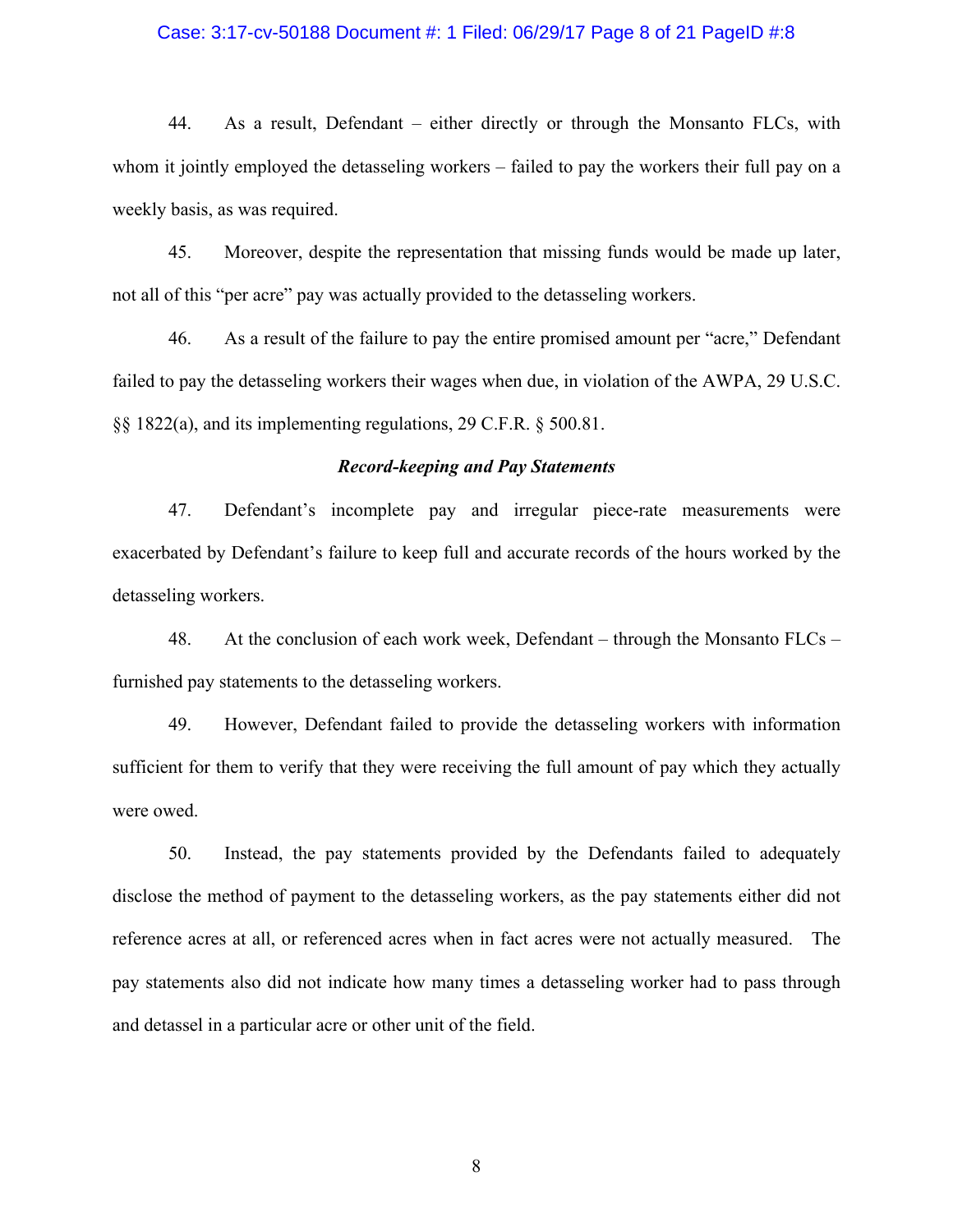#### Case: 3:17-cv-50188 Document #: 1 Filed: 06/29/17 Page 9 of 21 PageID #:9

51. Defendant also failed to provide information to the detasseling workers which would allow them to measure how many acres they had actually detasseled, leaving the detasseling workers unaware of how much they would actually be owed under the disclosed rate.

52. Upon information and belief, the pay statements also failed to disclose the number of hours the detasseling workers worked during the time that they did detasseling work.

### *Working arrangement*

53. The Worker Disclosure Statements provided to the detasseling workers constituted working arrangements between the detasseling workers and Defendant within the meaning of the AWPA, 29 U.S.C. § 1822(c).

54. When the detasseling workers arrived at their workplaces, they were ready to comply with, and in fact did comply with, the terms of their working arrangements with Defendant.

55. However, Defendant failed to meet the terms of these working arrangements:

- a. First, by not paying the detasseling workers in the method disclosed, i.e., by acres;
- b. Second, by not paying the detasseling workers at the full rate disclosed; and
- c. Third, by failing to pay the detasseling workers at least the applicable federal and/or state minimum wage rate, which is incorporated into the working arrangements. The detasseling workers' effective hourly rate in each of the states that they worked did not meet both the federal minimum wage and the applicable state minimum wage.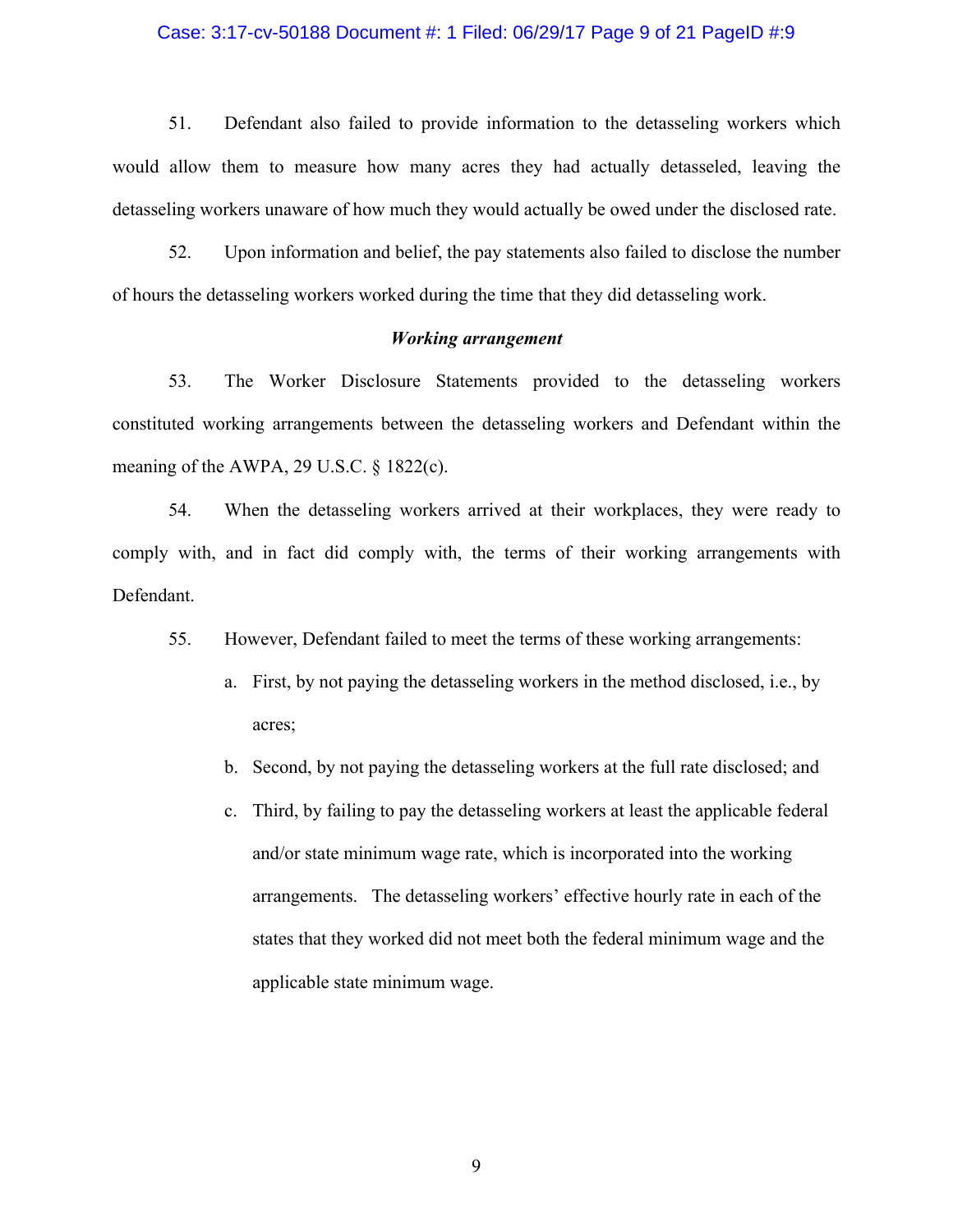### *Minimum wage violations*

56. As a result of the pay practices describe above, Defendant failed to pay the detasseling workers at least the federally-mandated and state-mandated minimum wage for every hour worked.

## *Employer status*

57. At all times relevant to this lawsuit, the detasseling workers were jointly employed by the Monsanto FLCs and Monsanto.

58. Monsanto has the power to direct, control, and supervise the detasseling workers who worked in its corn fields, and it regularly exercised this power.

59. Monsanto sets the terms and conditions of the detasseling workers' employment.

60. The Worker Disclosure Statements provided to the detasseling workers were in large part prepared by Monsanto and sent to the Monsanto FLCs who then furnished the forms to the workers.

61. Upon information and belief, the Monsanto FLCs themselves inserted only limited information before providing the Statements to the detasseling workers.

62. Monsanto requires the Monsanto FLCs to sign "Detasseling/Roguing Contracts" each year that they recruit and furnish workers to Monsanto.

63. Pursuant to these "Detasseling/Roguing Contracts," Monsanto FLCs may use Monsanto's payroll service to pay workers. Many Monsanto FLCs, including B&K, did use Monsanto's payroll services.

64. Monsanto circulates to the Monsanto FLCs its rules for detasseling and roguing work. It asks the Monsanto FLCs to also write work rules for workers' detasseling and roguing, but these rules must be reviewed and approved by Monsanto.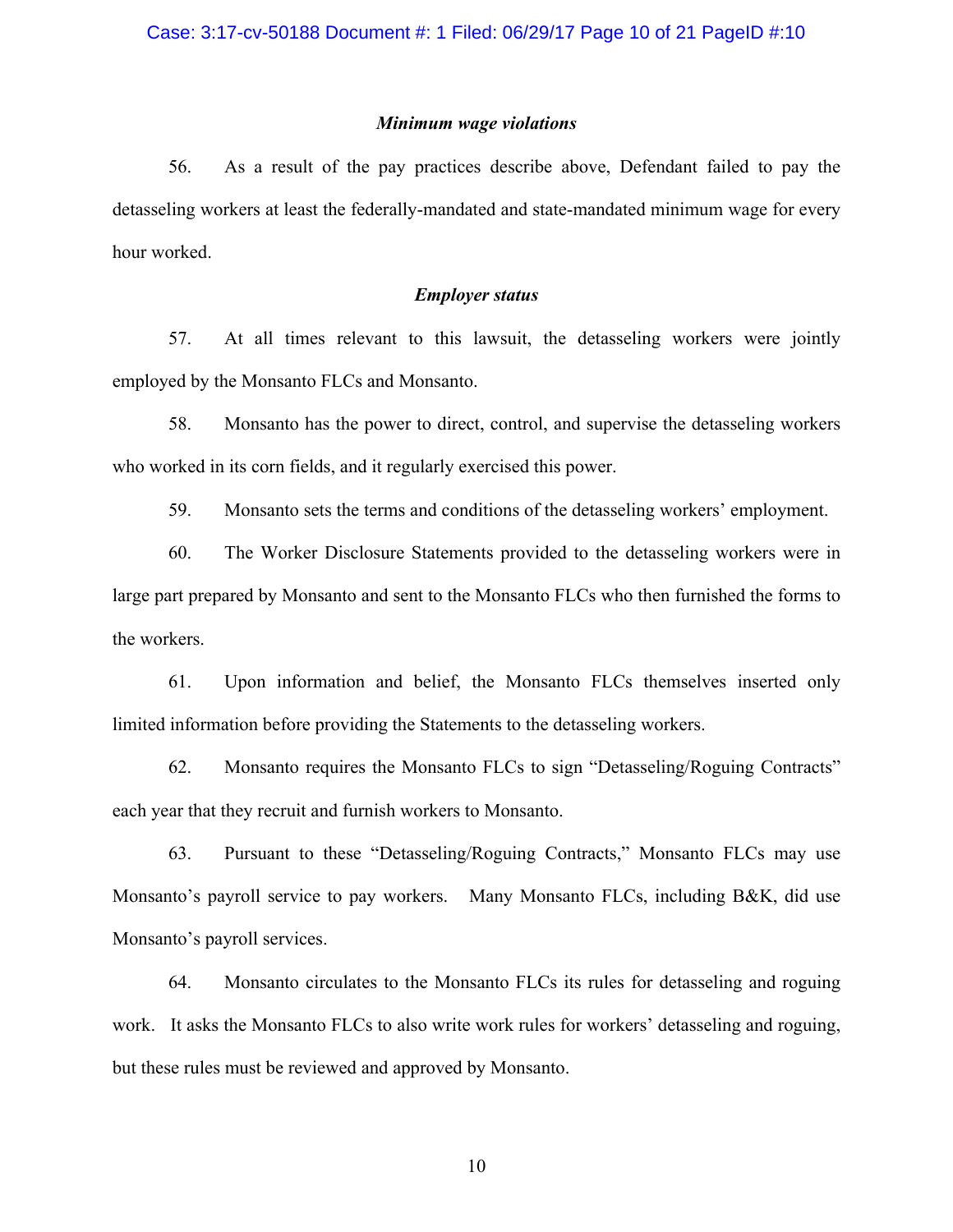#### Case: 3:17-cv-50188 Document #: 1 Filed: 06/29/17 Page 11 of 21 PageID #:11

65. Monsanto provides the tools, such as shovels, that the detasseling workers used to tassel and rogue Monsanto's crops.

66. When detasseling workers arrive to work for Monsanto each year, a Monsanto employee provides a safety presentation for the workers.

67. Monsanto regularly trains the detasseling workers on how to perform their job functions. For example, Monsanto employees train the workers on what to look for when roguing.

68. Managers from Monsanto regularly visit the fields where the detasseling workers work to ensure that workers are performing their work correctly.

69. Payroll sheets to be used recording the detasseling workers' work are provided by Monsanto to the Monsanto FLCs for the FLCs to complete. Upon information and belief, the Monsanto FLCs submit completed payroll sheets to Monsanto for its review.

70. Monsanto's Human Rights auditing department regularly conducts checks of the Monsanto FLCs' payroll records and disclosures.

71. Protective gear such as safety glasses, gloves, hats with nets on them, and straps to carry bottled water is provided to the workers by Monsanto.

72. Field toilets, hand-washing facilities, drinking water stations, and cups are provided to workers by Monsanto.

73. There is often a nurse, employed by Monsanto, in the fields while the detasseling workers are working. The nurse, among other things, would ordinarily be the person to report a work accident to Monsanto for Workers' Compensation purposes. The nurse also checks to ensure workers were properly using safety gear.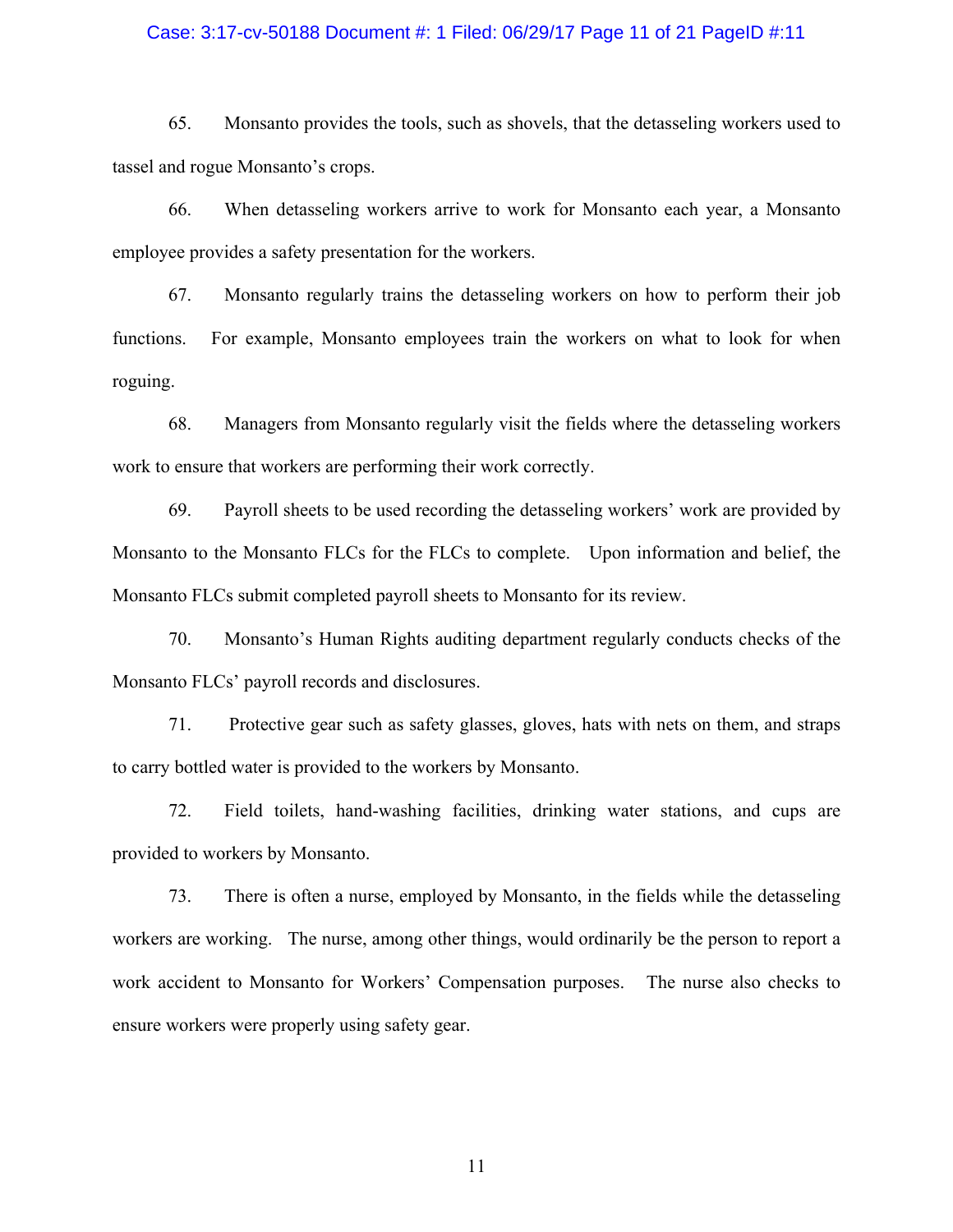#### Case: 3:17-cv-50188 Document #: 1 Filed: 06/29/17 Page 12 of 21 PageID #:12

74. Workers travel from housing sites to work sites in buses provided by and paid for by Monsanto. Monsanto undertakes to ensure that drivers for the buses have proper drivers' licenses and have appropriate certificates from the United States Department of Labor.

75. If there is a problem with housing provided to the detasseling workers, a Monsanto FLC contacts a Monsanto employee, often the site manager, who gets in touch with the landlord.

76. Pursuant to Monsanto's "Expectations of Farm Labor Contractors Utilized by Monsanto Company," "[i]f a migrant worker has a concern or complaint about his or her treatment in Monsanto's fields he or she is encouraged to report the complaint to his or her Farm Labor Contractor. Alternatively, a migrant worker may contact Monsanto's Business Conduct [Line] ... and his or her concern will be investigated."

77. The detasseling workers perform a function which was an integral part of Monsanto's process of corn production.

78. All of the actions and omissions alleged in the paragraphs above were undertaken by the Defendant either directly or through its agents.

79. Defendant's actions were willful.

### **COUNT I – FAIR LABOR STANDARDS ACT**

80. Plaintiffs reallege and incorporate by reference the foregoing allegations as if set forth fully here.

81. Plaintiffs bring their FLSA claims on behalf of themselves and all other detasseling workers who may opt in to this action pursuant to 29 U.S.C. § 216(b) and who worked for Monsanto from June 29, 2014 through the date of preliminary approval of the opt-in class.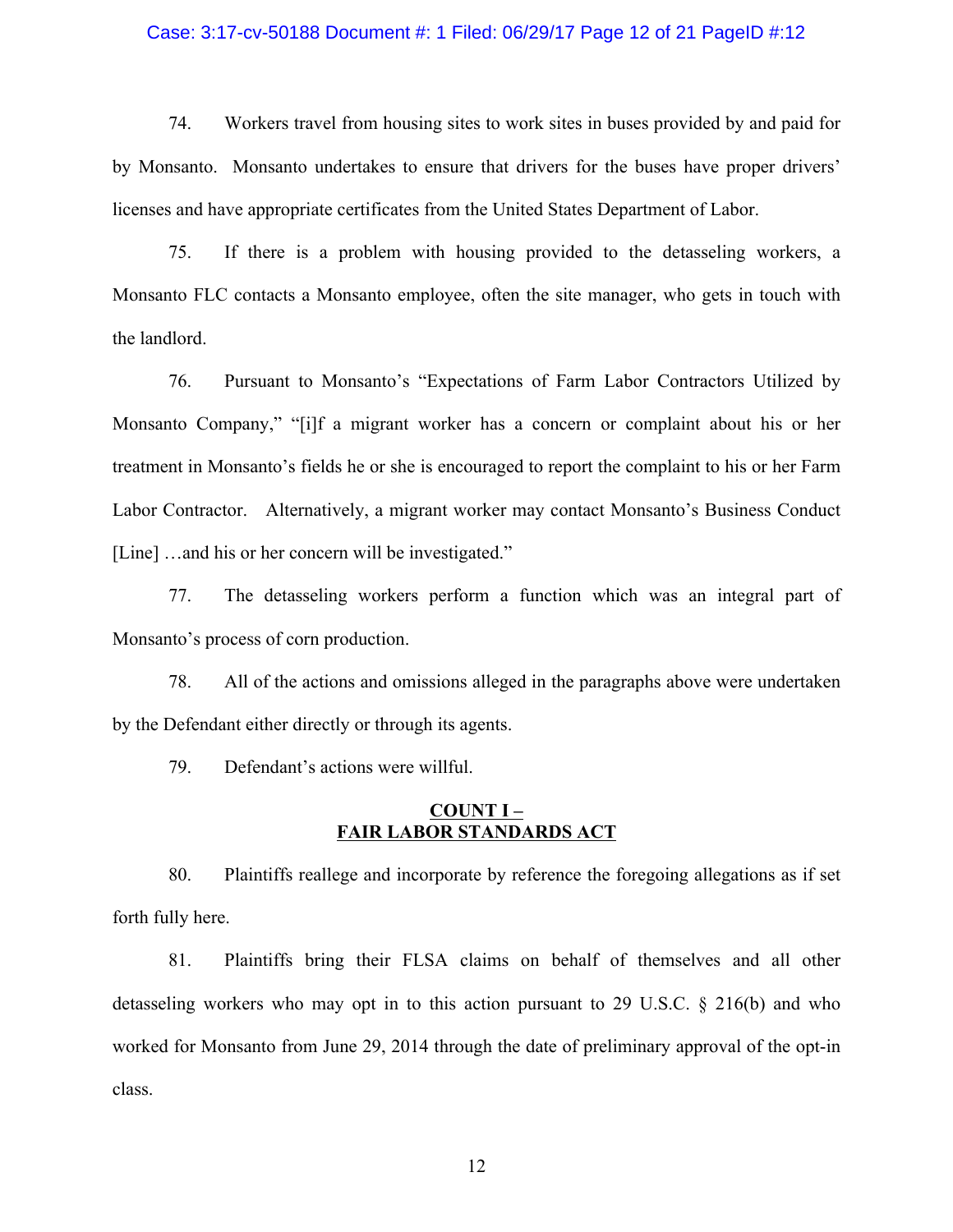#### Case: 3:17-cv-50188 Document #: 1 Filed: 06/29/17 Page 13 of 21 PageID #:13

82. Plaintiffs and the detasseling workers were subject to the same policies and practices of Defendant, and were paid in the same manner.

83. Defendant willfully failed to pay the minimum wage to Plaintiffs and the other detasseling workers for every hour that they worked. This failure violates the Fair Labor Standards Act, 29 U.S.C. § 206(a) and its implementing regulations.

84. Defendant also violated the FLSA by failing to keep records as required by statute, 29 U.S.C. § 211(c).

85. Plaintiffs and the detasseling workers who opt into this action are entitled to their unpaid wages, plus an additional equal amount in liquidated damages, as a consequence of Defendant's unlawful actions and omissions, in accordance with 29 U.S.C. § 216(b).

86. Plaintiffs and the detasseling workers who opt into this action are also entitled to costs of Court, pursuant to 29 U.S.C. § 216(b).

87. Plaintiffs and the detasseling workers who opt into this action also seek, and are entitled to, the attorneys' fees incurred by their counsel, pursuant to 29 U.S.C. § 216(b)

# **COUNT II – AWPA: FAILURE TO COMPLY WITH WORKING ARRANGEMENT**

88. Plaintiffs reallege and incorporate by reference the foregoing allegations as if set forth fully here.

89. This AWPA claim, and all of Plaintiffs' AWPA claims (Counts II through VI) are brought on behalf of all detasseling workers who were purportedly paid per acre and who worked for Defendant between June 29, 2012 through the date of the preliminary approval of the class.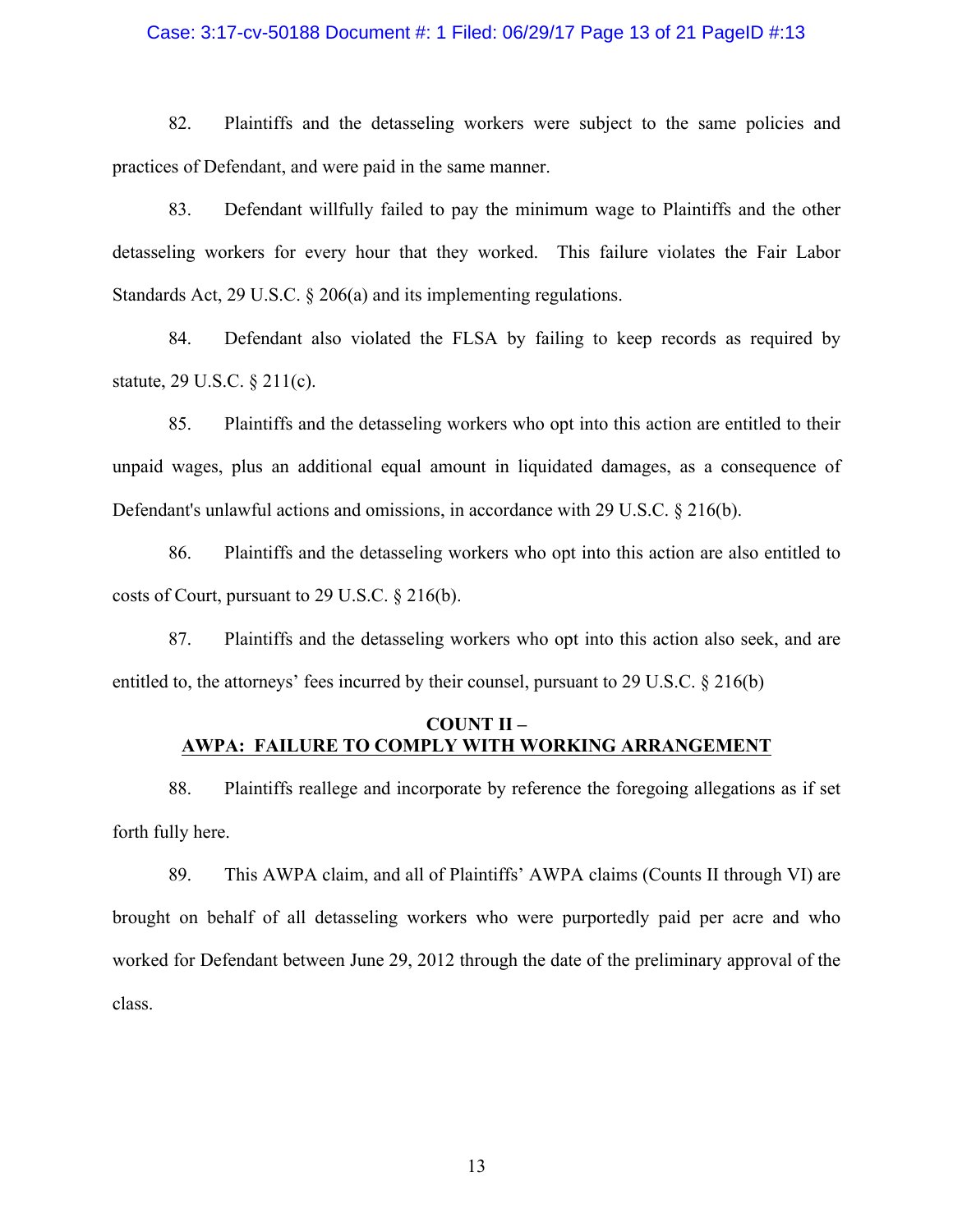#### Case: 3:17-cv-50188 Document #: 1 Filed: 06/29/17 Page 14 of 21 PageID #:14

90. At all times relevant to this action, the detasseling workers were employed in agricultural employment involving the handling of an agricultural commodity in its unmanufactured state.

91. Disclosures made to the detasseling workers on Worker Disclosure Sheets constituted working arrangements between Defendant and the detasseling workers within the meaning of 29 U.S.C. § 1822(c).

92. Defendant violated these working arrangements without justification by failing to pay the detasseling workers the disclosed rate for every acre worked, in violation of the AWPA and its attendant regulations, 29 U.S.C. § 1822(c) and 29 C.F.R. § 500.72.

93. Defendant also violated these working arrangements by not paying the detasseling workers in the method disclosed, i.e., by acres, and by failing to pay the detasseling workers at least the applicable federal and/or state minimum wage rate.

94. The detasseling workers are therefore entitled to monetary damages, declaratory relief, and injunctive relief under the AWPA.

## **COUNT III – AWPA: FAILURE TO PAY WAGES WHEN DUE**

95. Plaintiffs reallege and incorporate by reference the foregoing allegations as if set forth fully here.

96. Defendant failed to pay the detasseling workers for all the work they performed.

97. In addition, Defendant made some payments to the detasseling workers well after their work had been performed.

98. By these actions, Defendant failed to pay the detasseling workers their wages when due, in violation of the AWPA and its attendant regulations, 29 U.S.C. § 1822(a) and 29 C.F.R. § 500.81.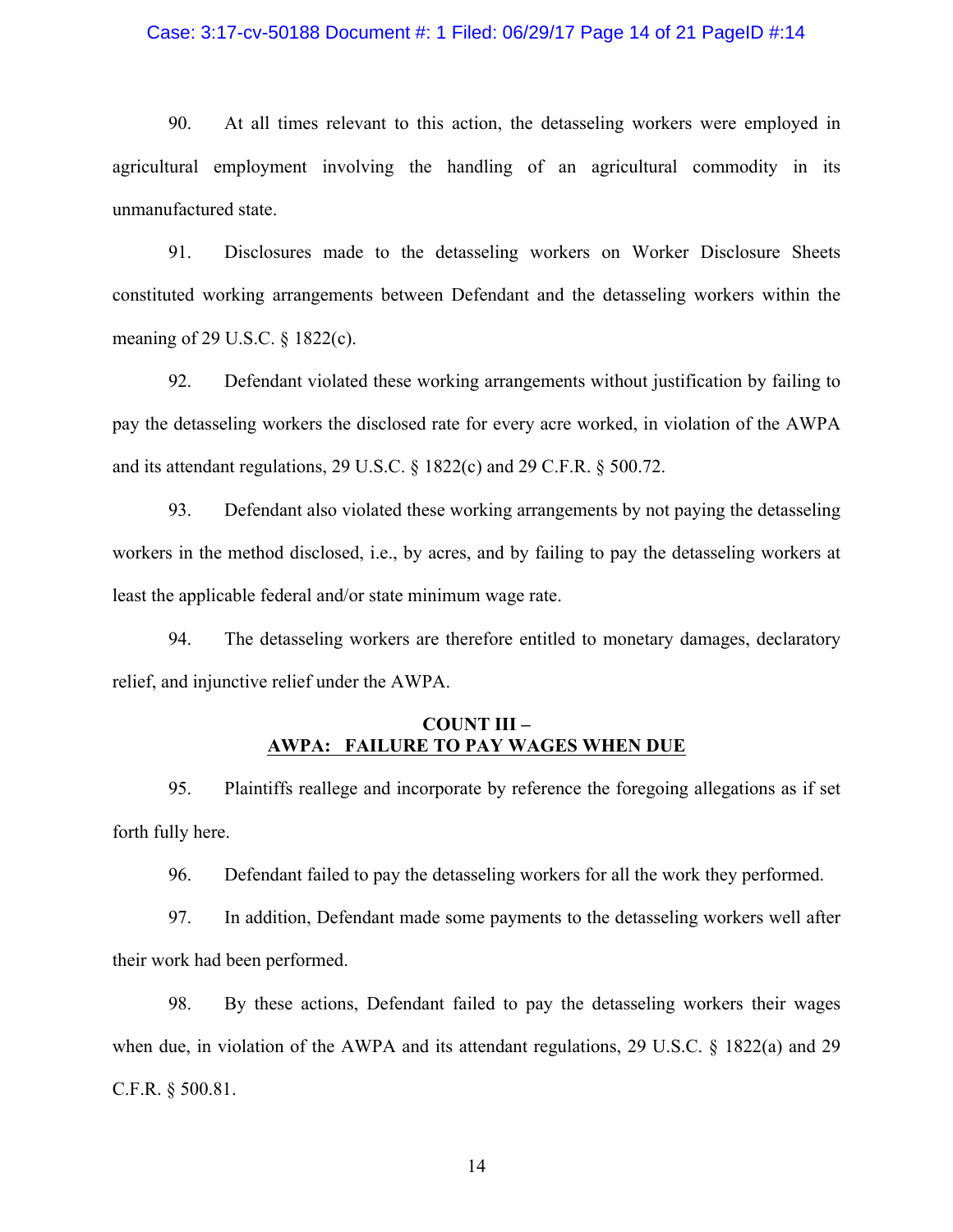# **COUNT IV – AWPA: FAILURE TO PROVIDE ACCURATE WRITTEN DISCLOSURES**

99. Plaintiffs reallege and incorporate by reference the foregoing allegations as if set forth fully here.

100. Defendant failed to provide the detasseling workers with written disclosures which accurately disclosed the pay rate that the detasseling workers would be paid for their work, in that the disclosures indicated that the detasseling workers would be paid by the acre but in fact they were not so paid.

101. Instead, Defendant knowingly provided false and misleading information to the detasseling workers regarding the terms and conditions of their employment, in violation of the AWPA and its attendant regulations, 29 U.S.C. § 1821(f) and 29 C.F.R. § 500.77.

# **COUNT V – AWPA: FAILURE TO MAKE, KEEP, AND PRESEVE ADEQUATE PAYROLL RECORDS**

102. Plaintiffs reallege and incorporate by reference the foregoing allegations as if set forth fully here.

103. Upon information and belief, Defendant's payroll records did not accurately record the number of acres worked by the detasseling workers.

104. Defendant also failed to keep complete and accurate records of the hours worked by the detasseling workers.

105. Defendant therefore failed to make, keep, and preserve payroll records as required by the APWA and its implementing regulations, 29 U.S.C. § 1821(d)(1) and 29 C.F.R. § 500.80(a).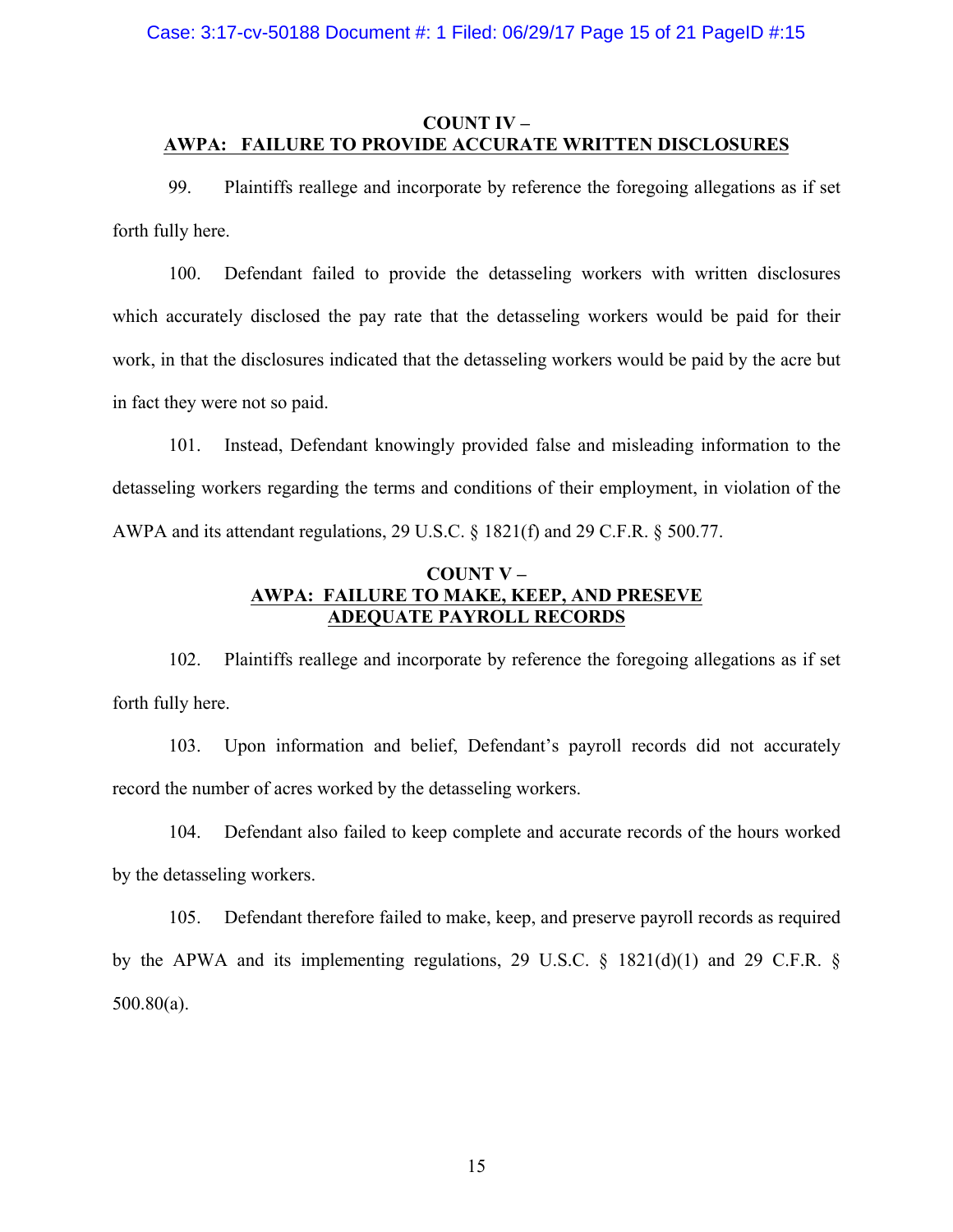Case: 3:17-cv-50188 Document #: 1 Filed: 06/29/17 Page 16 of 21 PageID #:16

## **COUNT VI – AWPA: FAILURE TO PROVIDE ACCURATE PAY STATEMENTS**

106. Plaintiffs reallege and incorporate by reference the foregoing allegations as if set forth fully here.

107. Defendant did not provide the detasseling workers with complete and accurate itemized pay statements on each pay day. The paystubs provided by Defendant did not accurately reflect the piece rate or the hours that the detasseling workers worked.

108. Defendant therefore violated the AWPA and its implementing regulations, 29 U.S.C. § 1821(d)(2) and 29 C.F.R. § 500.80(d).

# **COUNT VII – ILLINOIS MINIMUM WAGE LAW**

109. Plaintiffs reallege and incorporate by reference the foregoing allegations as if set forth fully here.

110. Plaintiffs bring their Illinois Minimum Wage Law ("IMWL") claim on behalf of themselves and a sub-class of detasseling workers who worked for Monsanto in the State of Illinois between June 29, 2014 and the date of the preliminary approval of the class (the "Illinois sub-class").

111. Defendant is an employer within the meaning of the IMWL, 820 I.L.C.S. §  $105/3(c)$ .

112. Plaintiffs and the other members of the Illinois sub-class are employees within the meaning of the IMWL, 820 I.L.C.S. § 105/3(d).

113. Defendant was required, pursuant to the IMWL, 820 I.L.C.S. § 105/4(a)(1), to pay Plaintiffs and the members of the Illinois sub-class at least the minimum wage under Illinois law, which was \$8.25 per hour in the relevant years.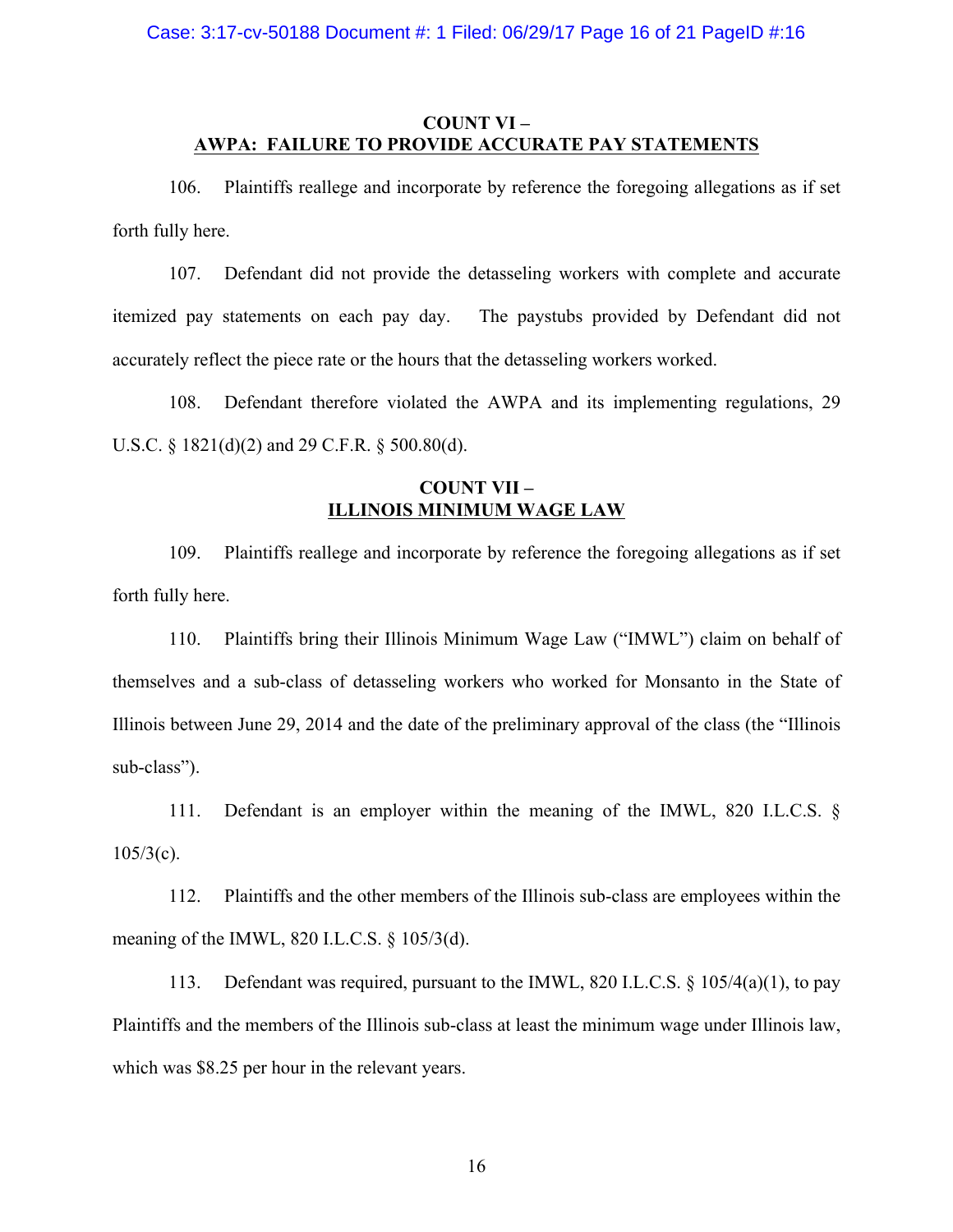#### Case: 3:17-cv-50188 Document #: 1 Filed: 06/29/17 Page 17 of 21 PageID #:17

114. Defendant knew or should have known of its obligation to pay the minimum wage to Plaintiffs and the Illinois sub-class members, and therefore its violation was willful.

115. As a result of these violations, Plaintiffs and the members of the Illinois subclass are entitled to their unpaid wages, prejudgment interest, damages, reasonable attorney's fees, and costs of this action.

## **COUNT VIII -- ILLINOIS MINIMUM WAGE PAYMENT & COLLECTION ACT**

116. Plaintiffs reallege and incorporate by reference the foregoing allegations as if set forth fully here.

117. Plaintiffs bring this Illinois Wage Payment and Collection Act ("IWPCA") claim on behalf of themselves and the members of the Illinois sub-class.

118. Defendant, either directly or through their agent, promised and agreed to pay Plaintiffs and the members of the Illinois subclass for their labor.

119. Pursuant to IWPCA, 820 ILCS 115/1 et seq., Plaintiffs and each member of the Illinois sub class are entitled to their wages, pursuant to this agreement.

120. Defendants have failed to pay the members of the Illinois sub class for all of their labor commencing at least in 2012 to the present, pursuant to 820 ILCS 115/4 and, as a direct and proximate result thereof, Plaintiffs have been damaged in an unknown amount.

121. As a result of these violations, Plaintiffs and the members of the Illinois subclass are entitled to their unpaid wages, prejudgment interest, damages, reasonable attorney's fees, and costs of this action.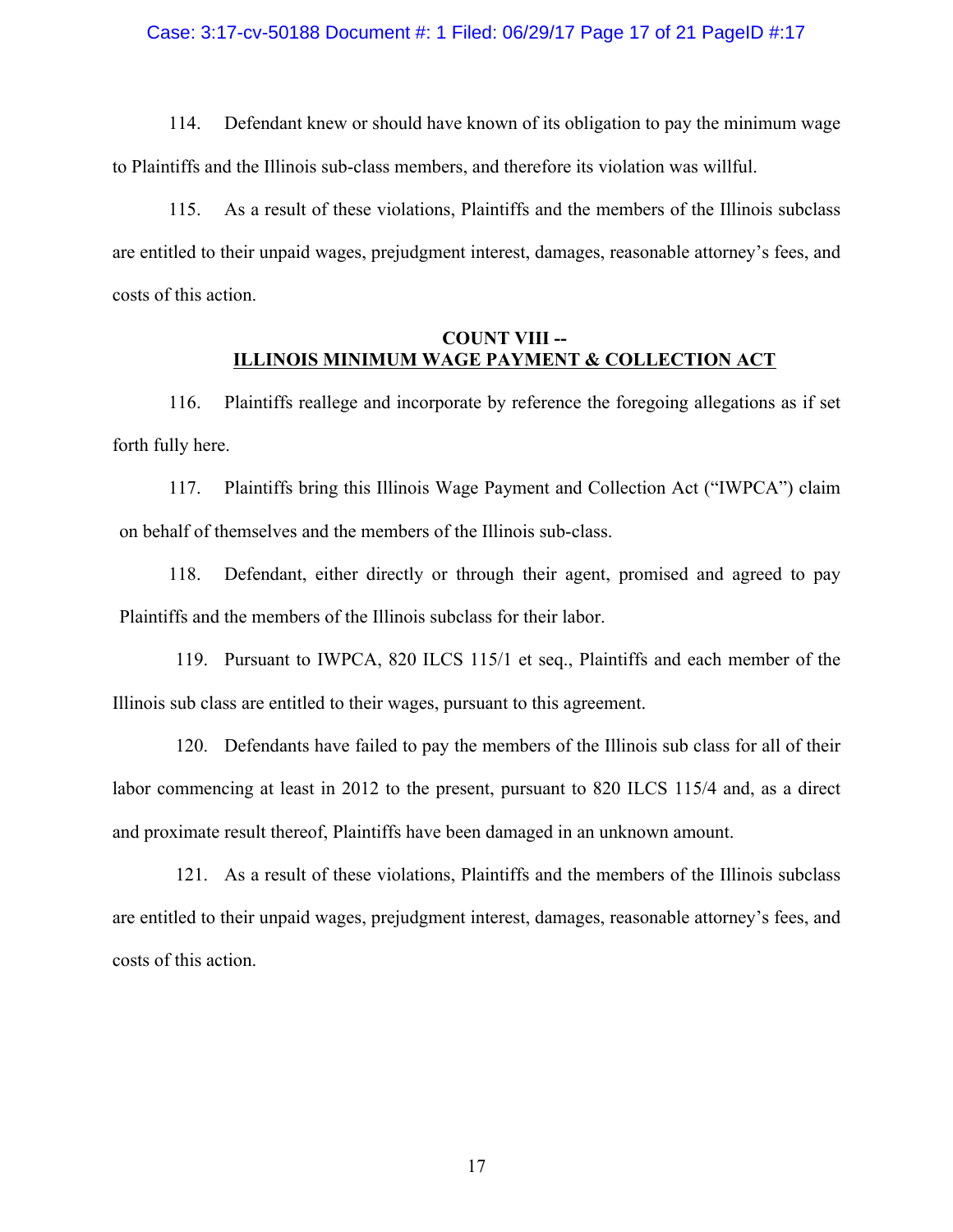## **COUNT IX -- QUANTUM MERUIT – MISSOURI LAW**

122. Plaintiffs reallege and incorporate by reference the foregoing allegations as if set forth fully here.

123. Plaintiffs bring their Missouri quantum meruit claim on behalf of a sub-class of detasseling workers who worked for Monsanto in the State of Missouri between June 29, 2012 through the date of the preliminary approval of the class (the "Missouri sub-class")

124. Defendant requested that the Missouri sub-class members provide labor for Monsanto.

125. The Missouri sub-class members provided labor for the benefit of Defendant.

126. Defendant has received and accepted the direct benefit of the labor of the Missouri sub-class members, which labor had a reasonable value.

127. Defendant failed to pay the reasonable value for the labor of the Missouri subclass members.

128. Defendant's continued retention of the benefits of the labor performed by the Missouri sub-class members would be unjust.

129. The Missouri sub-class members are entitled to compensation for the fair and reasonable value of the labor and expenses they provided to Defendant for the period starting five years from the filing of this proceeding.

## **COUNT X -- UNJUST ENRICHMENT – MISSOURI LAW**

130. Plaintiffs reallege and incorporate by reference the foregoing allegations as if set forth fully here.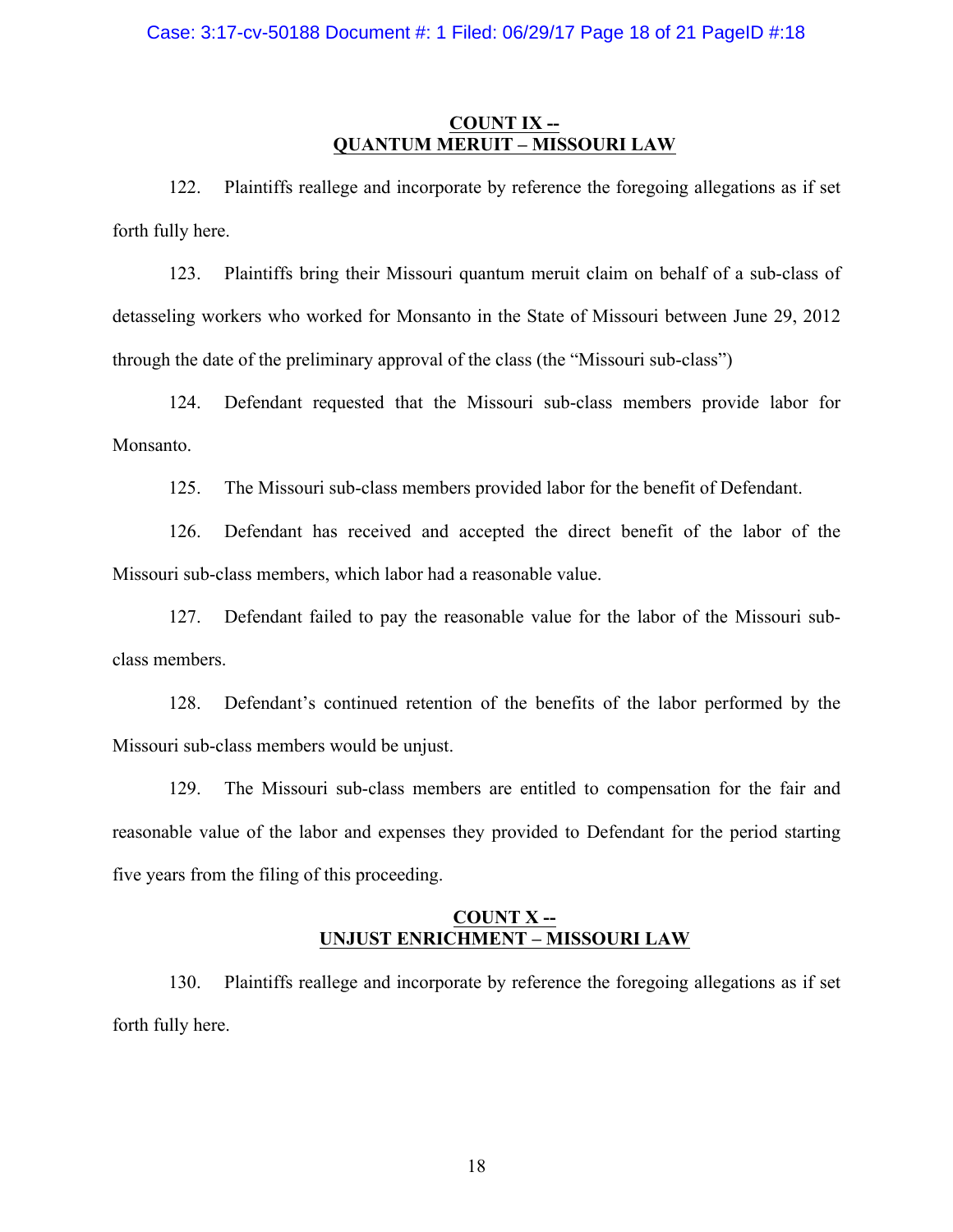#### Case: 3:17-cv-50188 Document #: 1 Filed: 06/29/17 Page 19 of 21 PageID #:19

131. Plaintiffs bring their Missouri unjust enrichment claim on behalf of the Missouri sub-class.

132. Defendant requested that the Missouri sub-class members provide labor for Monsanto.

133. The Missouri sub-class members provided labor for the benefit of Defendant.

134. Defendant received, accepted, and was enriched by the labor of the Missouri subclass members.

135. Defendant's continued retention of the benefits of the labor performed by the Missouri sub-class members would be unjust.

136. The Missouri sub-class members are entitled to compensation for the fair and reasonable value of the labor and expenses they provided to Defendant for the period starting five years from the filing of this proceeding.

### **PRAYER FOR RELEIF**

WHEREFORE, Plaintiffs requests that this Court enter an Order:

- a. declaring this action to be maintainable as a FLSA collective action pursuant to 29 U.S.C. § 216, allowing for notice to be provided to Monsanto detasseling workers who worked in the relevant years, and allowing Monsanto detasseling workers to opt into the action;
- b. certifying this case as a class action under Fed. R. Civ. P. 23, finding Plaintiffs as adequate Class Representatives, and finding their attorneys as adequate Class Counsel;
- c. declaring that Defendant violated the AWPA and the law of Illinois;
- d. permanently enjoining Defendant from further violations of the AWPA and the law of Illinois;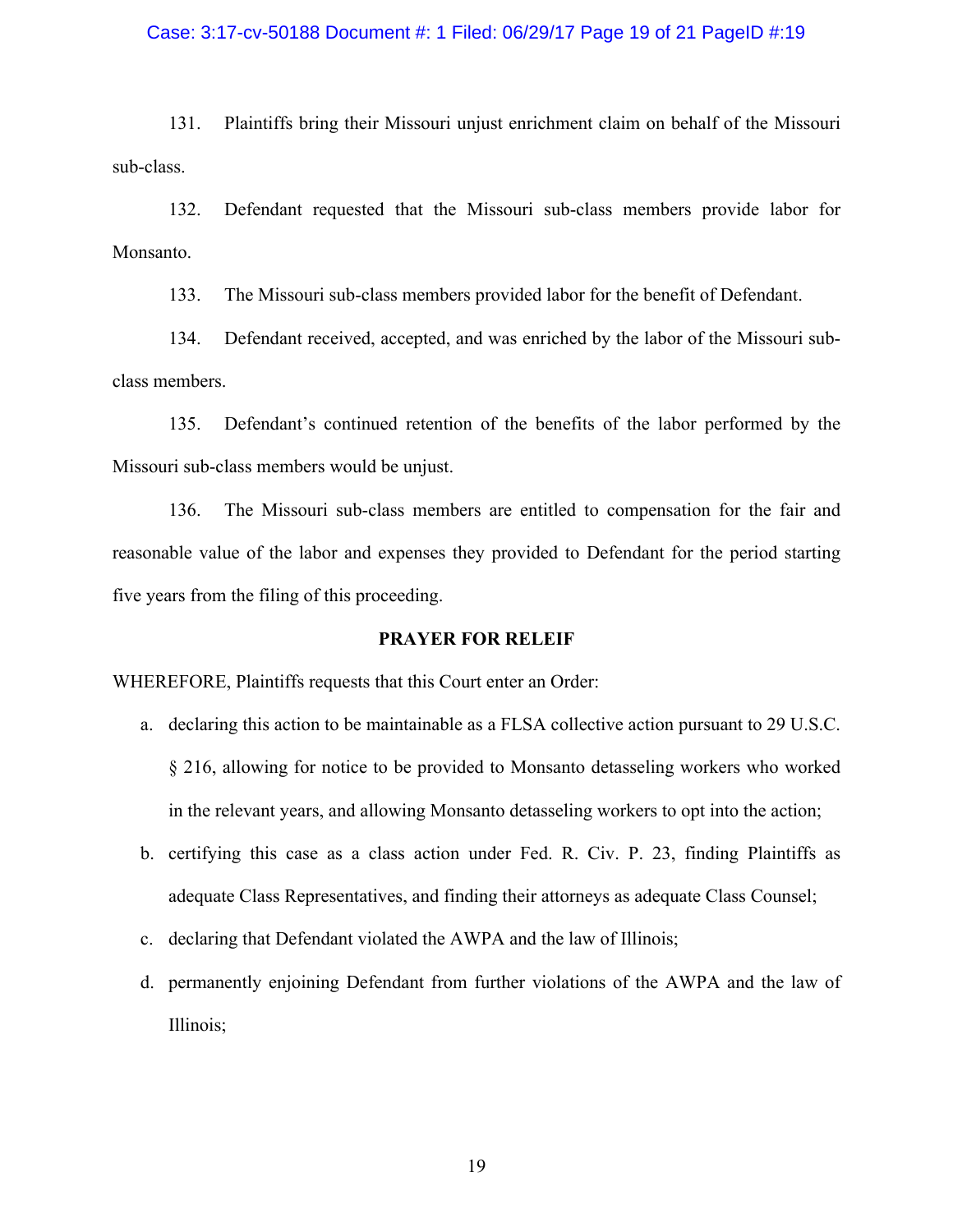- e. granting judgment to Plaintiffs and the other workers who opt-in pursuant to 29 U.S.C. § 216(b) on their FLSA claims and awarding each of them their unpaid wages and an equal amount in liquidated damages;
- f. Granting judgment to Plaintiffs and the detasseling workers on their AWPA claims and awarding each of them damages as provided for by statute;
- g. Granting judgment to the members of the Illinois and Missouri subclasses on their state law claims, and awarding each of them their damages as provided for by law;
- h. Awarding Plaintiffs prejudgment and postjudgment interest as allowed by law;
- i. Awarding the Plaintiffs their costs, reasonable attorneys' fees and a reasonable incentive award for serving as the class representatives; and
- j. Granting such further relief as the Court finds just.

Respectfully submitted,

/s/ Curtis C. Warner By: Curtis C. Warner WARNER LAW FIRM, LLC 350 S. Northwest HWY Ste. 300 Park Ridge, IL 60068 T: (847) 701-5290 cwarner@warner.legal

MICHIGAN MIGRANT LEGAL ASSISTANCE PROJECT INC. By: Teresa Hendricks *(pro hac vice motion to be filed)* 1104 Fuller Ave. NE Grand Rapids, MI 49503-1371 T: (616) 454-5055 thenricks@migrantlegalaid.com

KAKALEC & SCHLANGER, LLP By: Patricia Kakalec *(pro hac vice motion to be filed)* 85 Broad Street, 18<sup>th</sup> Floor New York, NY 10004